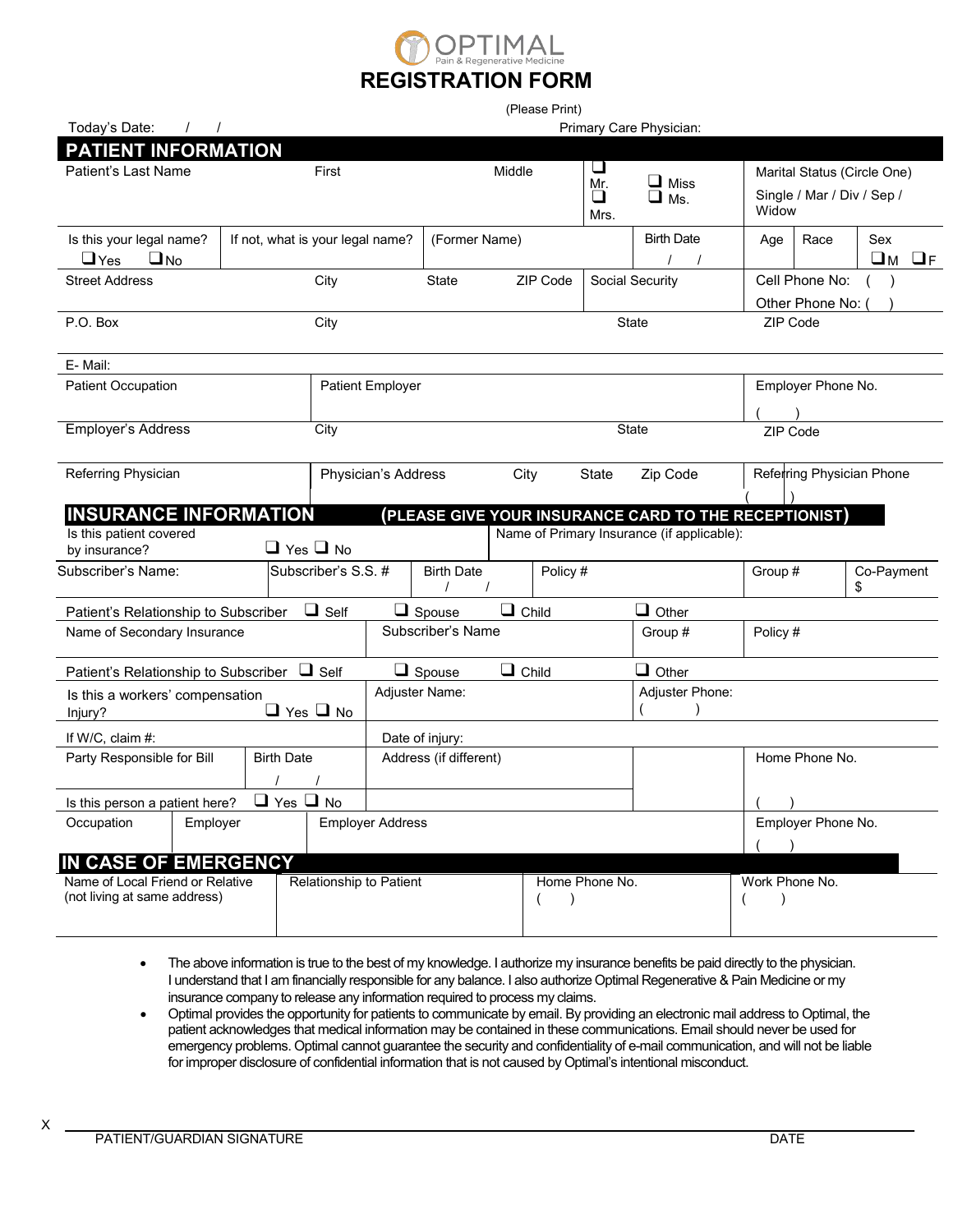

# **Financial Policy**

Thank you for choosing Optimal Pain & Regenerative Medicine. Our goal is to provide you with the highest quality care possible. We find that communication with our patients regarding our financial policy assists us in providing the best service to you. Therefore, we take this opportunity to answer some of the most commonly asked questions. Please read it, ask us any questions you may have, and sign in the space provided. A copy will be provided to you upon request.

#### **Payment Methods**

Payment is expected at the time services are rendered. We accept a variety of payment methods, including cash, check, money order, or credit card Visa, Mastercard, Discover and AMEX. Credit card payments are also accepted via telephone.

#### **Insurance Information**

We must emphasize that your health is our primary concern, regardless of your insurance. Because your insurance policy is a contract between you and your insurance company, please check with your insurance carrier to determine any pre-existing limitation or other benefit restrictions that you may have, prior to your appointment.

We will file your insurance as a courtesy and assist you in any way we reasonably can to help get your claims paid. Your insurance company may need you to supply certain information directly. It is your responsibility to comply with their request. Please be aware that the balance of your claim is your responsibility whether or not your insurance company pays your claim.

Most insurance companies do not cover 100% of the cost of services, and there is a portion that the patient is responsible for. There are several patient responsibility components that may apply to an insurance payment.

> *Co-pay* – A set dollar amount per office visit that is the patient's responsibility. *Coinsurance* – A percentage of the charge that is the patient's responsibility. *Deductible* – A set annual amount that the patient is responsible for paying prior to his or her insurance making a payment.

Because of the contract you have with your insurance company, we are obligated to collect payment from you for your portion of the balance. All co-payments, co-insurance and deductibles must be paid at the time of service. This arrangement is part of your contract with your insurance company.

To bill your insurance accurately and in a timely manner, we will need assistance from you. We ask that you provide our office with accurate demographic information (address, phone number, etc.) and proof of insurance. All patients will be required to show proof of insurance and a Government issued Photo ID.

#### **Insurance Changes**

If there are any changes in your insurance, you are required to call our office and give the detailed changes of your insurance at least twenty-four (24) hours prior to your appointment. If you fail to provide us with the correct insurance information in a timely manner, you may be responsible for the balance.

# **Managed Care: All managed care (i.e. HMO, PPO, POS)**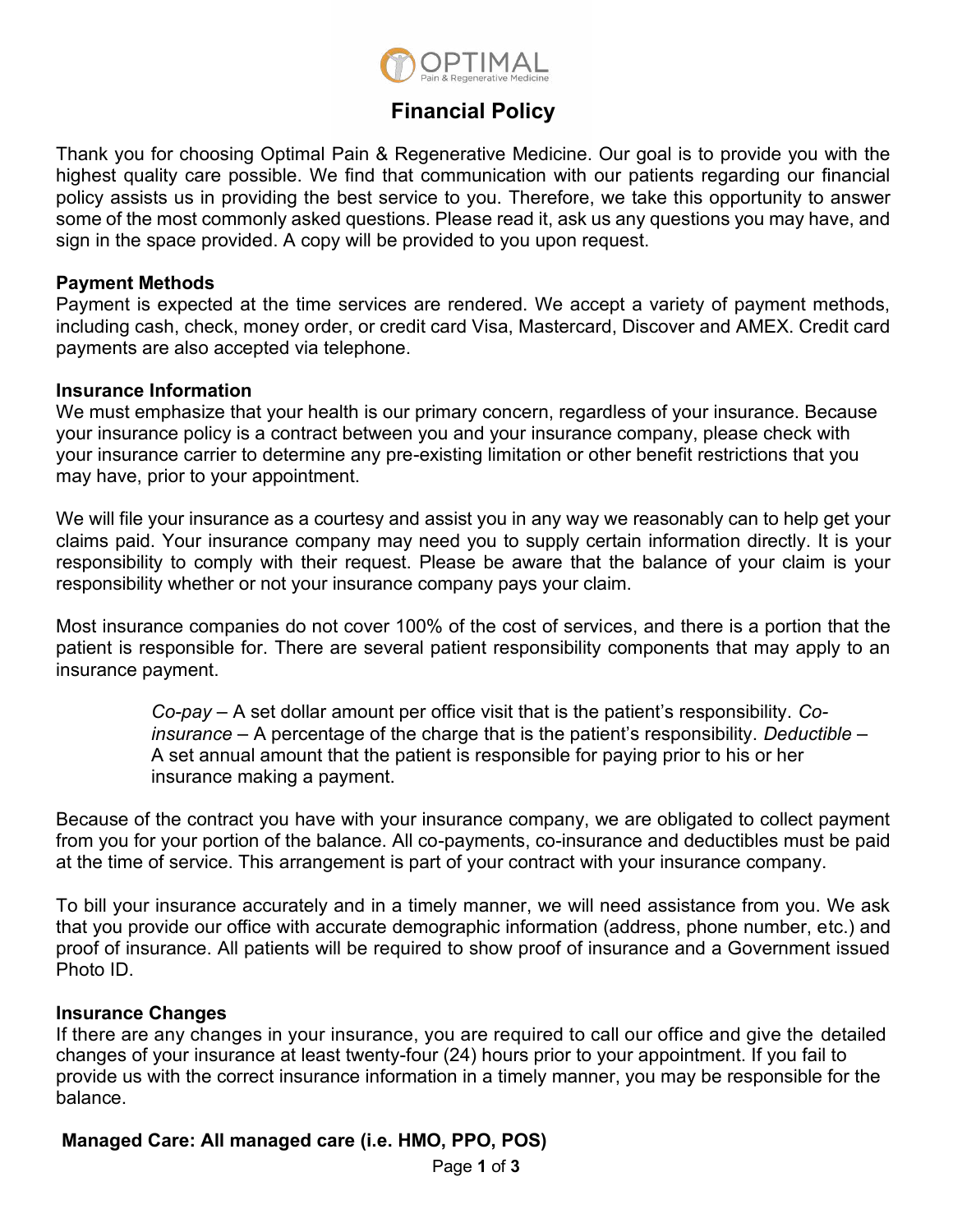Co-payment, co-insurance & deductible amounts are due at the time of check-in. If your insurance plan requires a referral authorization from a primary care physician you are responsible for obtaining prior approval from your PCP prior to treatment & will need to present this at your visit. If you request an office visit or procedure without a referral authorization, your insurance plan may deem this as noncovered treatment and you will be responsible for the charges.

# **Medicare**

We accept assignment with Medicare. Medicare pays 80% of their allowed amount after satisfaction of the yearly deductible. You are responsible for 20% of Medicare's allowed amount. All co-payments or deductibles are due and payable at the time of service.

# **Secondary & Tertiary Plans**

We will bill your secondary insurance as a courtesy. We do not bill tertiary insurance. If you have supplemental insurance to cover the portion of the charges that Medicare or your primary insurance carrier does not pay, please provide us with a copy of this insurance card. Medicare and secondary carriers do not cover some procedures and supplies. Please make certain you understand which aspects of your treatment are covered before proceeding.

# **Preauthorization**

Please remember that it is up to you to understand the requirements of your individual insurance plan and know whether prior authorization from your insurance company is required

# **Non-covered Services**

Any care not paid for by your existing insurance coverage will require payment in full at the time services are provided or upon notice of insurance claim denial.

# **Auto Injury Cases**

This office does NOT bill auto insurance for auto accident cases. We do NOT accept liens or letters of protection (LOP's).

# **Worker's Compensation**

If your injury is work-related, we will need the claim number, date of injury, employer, and worker's compensation carrier prior to your visit in order to bill the worker's compensation insurance company.

# **Cash Patients**

Cash patients are accepted on a case by case basis. All uninsured patients will be required to pay in full at time of treatment.

# **Surgery & Injection Fees**

All co-pays, co-insurance, deductibles, and payments for non-covered surgical procedures are due prior to surgery. We will make every attempt to determine your coinsurance amount prior to your surgery. This will be based on your insurance benefits and an estimate of the services to be provided. We will provide you with that estimate & we will expect to collect that amount prior to the time of surgery. If any changes are made to the scope of services provided and the coinsurance amount has changed, we will either refund or bill you upon final resolution of your account. Fees are ultimately the responsibility of the patient, whether your insurance company pays or not, and are due within thirty days of your receipt of Optimal Regenerative & Pain Medicine statement.

# **Nonpayment**

Please be aware that patient accounts over 180 days without satisfactory payment will be turned over to a collection agency and patients will face possible termination from the program.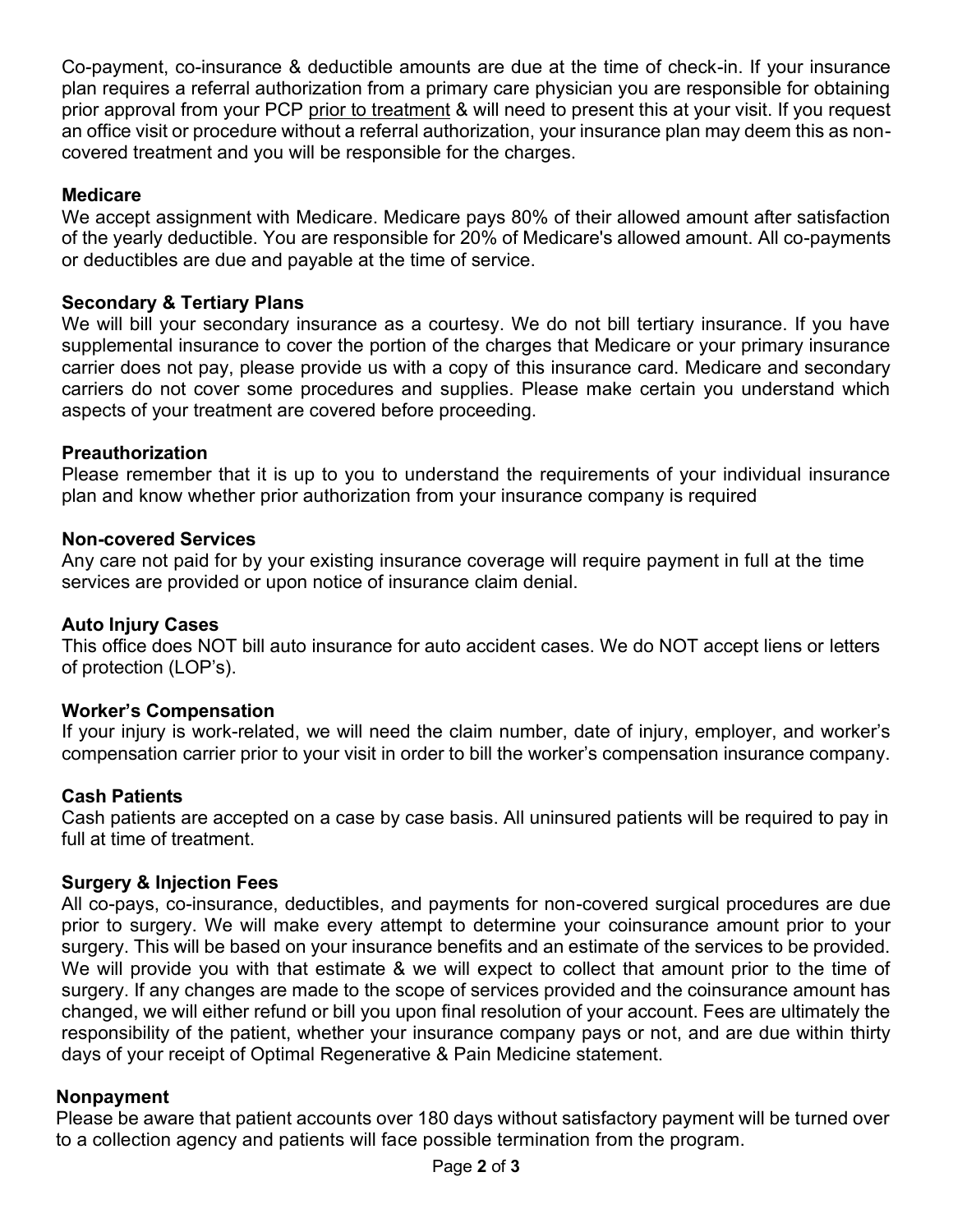#### **Returned checks**

A \$30.00 fee will be charged for any returned checks and we will report bad checks to the District Attorney's Office. We will be unable to accept your check for any services thereafter.

#### **Missed appointments**

A scheduled appointment is a commitment of time between you and our practice, a time we have reserved just for you. If you are unable to keep a scheduled appointment, please cancel or reschedule your appointment at least 24 hours in advance to avoid a service charge and help us meet the needs of other patients. Patients who habitually fail to keep scheduled appointments and do not give a 24 hour cancellation notice will face treatment termination.

#### **Children of Divorced Parents**

Responsibilities for payment of patients, who are minor children, whose parents are divorced, rest with the parent who seeks the treatment.

#### **Medical Records**

Please direct all medical record requests or questions to your physicians' business office.

#### **Charges for Forms**

A \$30.00 fee will be charged for disability, life insurance, and other forms requested by a third party or patient.

#### **Special Circumstances**

We are aware that circumstances in our daily lives may vary. If you need to establish a payment plan or require additional assistance, please contact our Business Office prior to your scheduled appointment. Unless you have made prior arrangements for payment of your balance, our financial policy will stand.

# **Account Billing Questions & Refunds**

 $\overline{\phantom{a}}$  , where the contract of the contract of the contract of the contract of the contract of the contract of the contract of the contract of the contract of the contract of the contract of the contract of the contr

Questions or concerns regarding your account or insurance claim should be directed to our business office staff. If your account has a credit balance, we will promptly release a refund check to you once your insurance carrier has processed all pending insurance claims remaining on your account.

Print Name

Signature Date **Date** 

 $\overline{\phantom{a}}$  , and the contribution of the contribution of the contribution of the contribution of the contribution of the contribution of the contribution of the contribution of the contribution of the contribution of the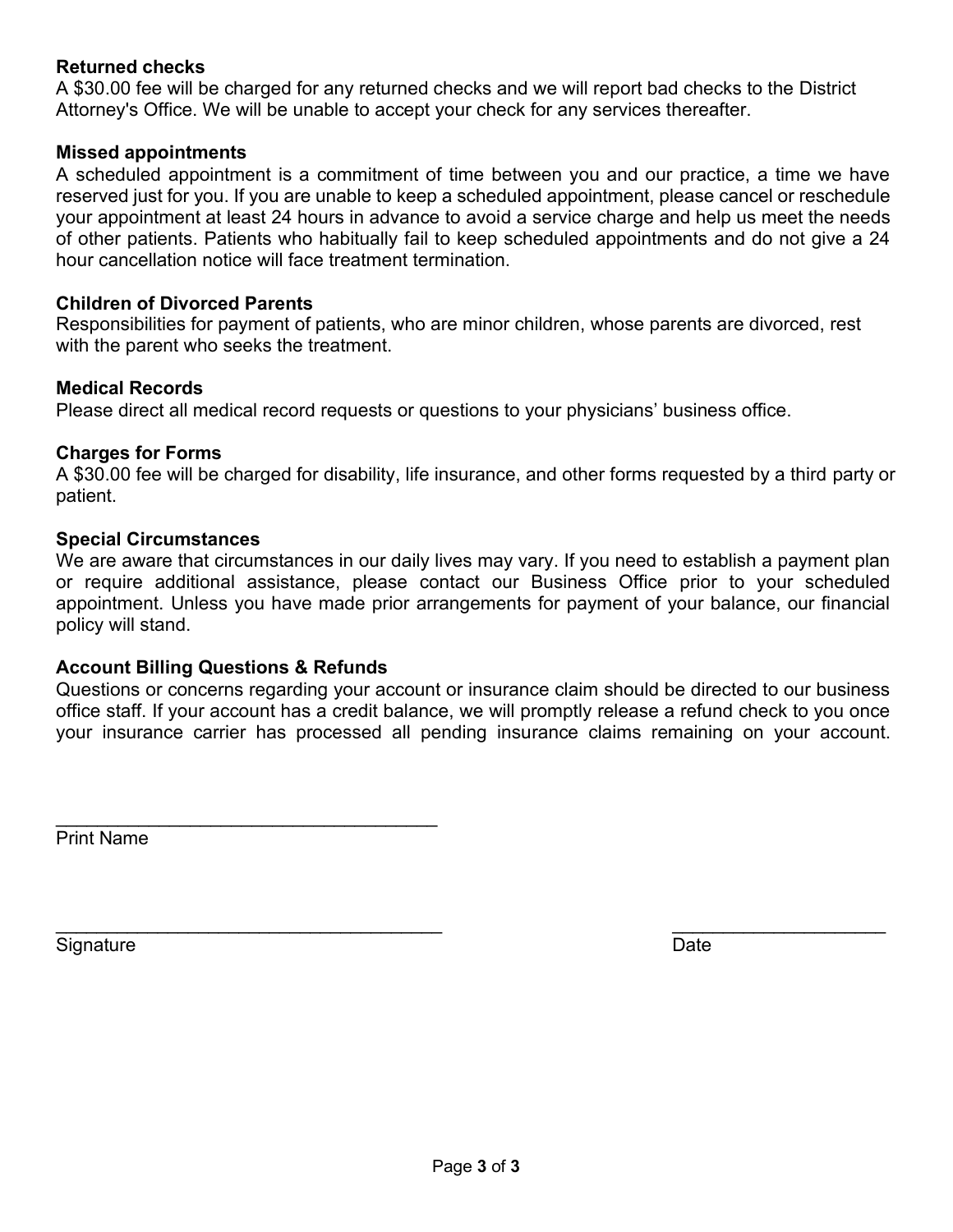

# **NOTICE OF PRIVACY PRACTICES THIS NOTICE DESCRIBES HOW HEALTH INFORMATION ABOUT YOU MAY BE USED AND DISCLOSED AND HOW YOU CAN GET ACCESS TO THIS INFORMATION PLEASE REVIEW IT CAREFULLY**

Optimal Pain & Regenerative Medicine, herein referred to as "Optimal" is issuing this Notice of Privacy Practices about your legal rights and our duties with respect to your health information.

# OUR PLEDGE TO YOU

We understand that health information about you and your health care is personal. We are committed to protecting health information about you. We create a record of the care and services you receive from us. We need this record to provide you with quality care, bill for your care, and comply with legal requirements. This notice applies to all of the records of your care that we maintain, whether made by our staff and authorized trainees, or by your personal doctor. This notice tells you about the ways in which Optimal may use and disclose health information about you. We also describe your rights to the health information we keep about you, and describe our obligations regarding the use and disclosure of your health information.

# HOW WE MAY USE AND DISCLOSE HEALTH INFORMATION ABOUT YOU

Optimal doctors, nurses, pharmacists, laboratory technicians, and other health care professionals may use health information about you to provide you with health care **treatment** or services. We may also disclose health information about you to others who are involved in taking care of you. For example, we may send health information about you to a specialist as part of a referral.

Optimal may use and disclose health information about you to obtain **payment** for the treatment and services you receive from us. For example, we may send billing information to your insurance company or Medicare. We may also tell your insurance company about a treatment you are going to receive to obtain prior approval or to determine whether your plan will cover the treatment. Optimal may send you a statement of your account if payment is due from you. We may send the guarantor (responsible party for payment) monthly statements for charges for all patients under that guarantor.

Optimal may use and disclose health information about you to support our health care **operations**. For example, we may use health information to review the treatment and services and to evaluate the performance of our staff in caring for you. We may combine health information about many patients to decide what additional services we should offer. We may remove information that identifies you from this set of health information so others may use it to study health care delivery without learning who our specific patients are.

We may disclose information to notify **a family member or other person responsible for your care**  about your condition, status, and location.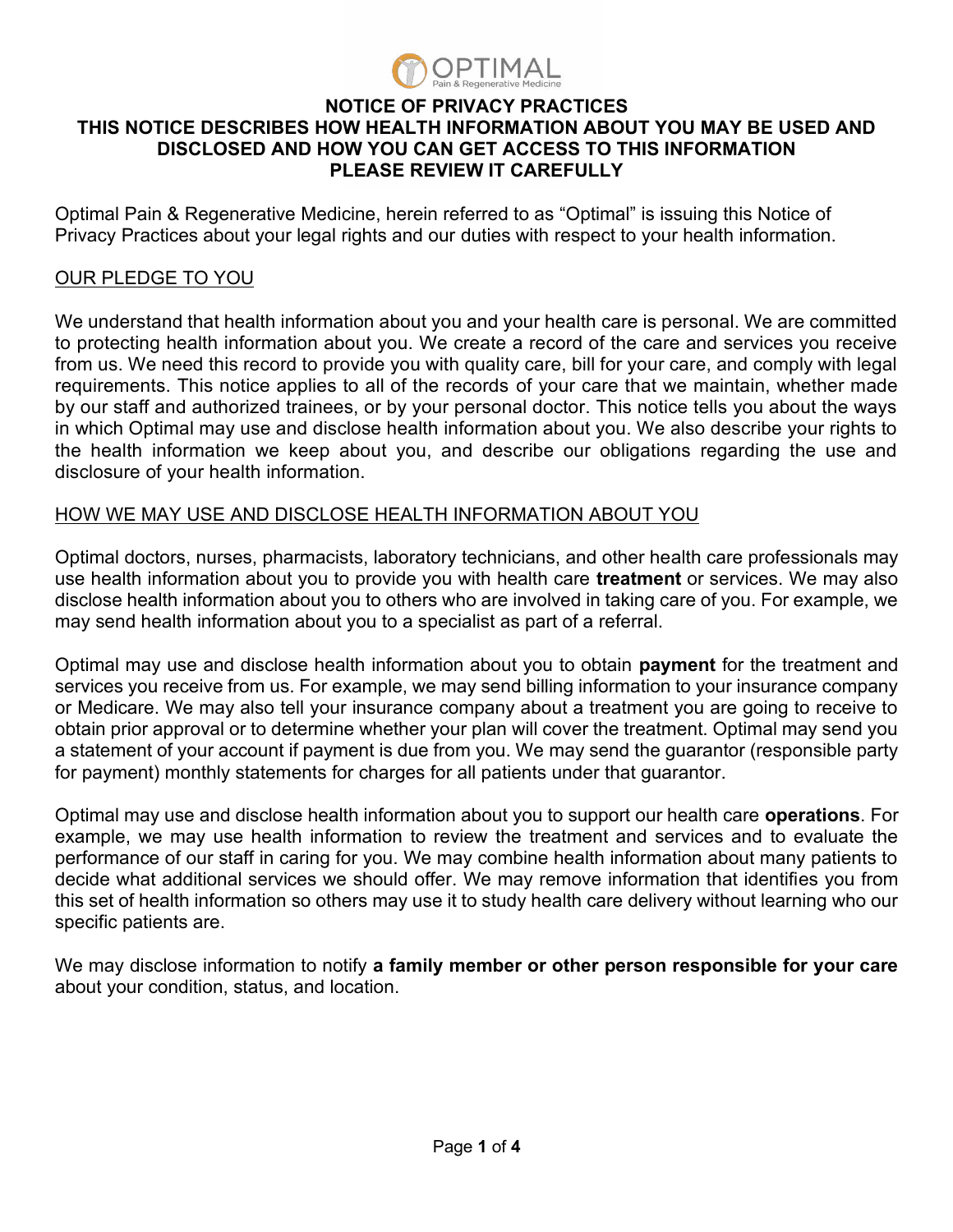If you are admitted and unless you tell us otherwise, we may provide your name, location in the hospital, and your general condition (good, fair, etc.) for information to be included in a **patient directory** and make this information available to anyone who asks for you by name.

We may use and disclose health information to contact you for an **appointment reminder**, to tell you about **health-related services** or recommend **possible treatment options or alternatives** that may be of interest to you, or to contact you about supporting **our fundraising** efforts.

Subject to certain requirements, we may use or disclose health information about you **without your prior authorization** for other reasons:

We may give out health information about you for **public health** purposes; to **report abuse or neglect**; for **health oversight reviews**; in **research** studies; for **funeral arrangements** and **organ donation**; in response to special **law enforcement** requests, valid judicial or administrative orders, or for authorized national security and intelligence activities; for **workers' compensation** purposes; to **avert a serious threat** to your health or safety or those of the public or another person; and when **required by law**. If you are or were a member of the armed forces, we may release information about you as required by military command authorities or the Department of Veterans Affairs. If you are an inmate of a correctional institution or under the custody of a law enforcement official, we may release health information about you to the correctional institution or law enforcement official.

In any other situation not covered by this notice, we will ask for your written **authorization** before using or disclosing your health information. You may **revoke** this authorization for any subsequent disclosures by notifying us in writing.

# YOUR RIGHTS REGARDING HEALTH INFORMATION ABOUT YOU

You have the right to request in writing that you **inspect and obtain a copy** of the health information that we use to make decisions about your care. We may charge a fee for the costs of copying, mailing or other supplies and services associated with your request. If we deny your request to inspect or obtain a copy in certain limited circumstances, you may request that the denial be reviewed. Another licensed health care professional chosen by Optimal will review your request and the denial and we will comply with the outcome of that review.

If you believe that health information we have about you is incorrect or incomplete, you may make a written request to ask us to **amend information**. The request should state the reason for the amendment and specific information to be amended. The amendment must be limited to one page. Any amendment we make to your health information will be disclosed to those with who we disclose information as previously stated.

We may deny your request for an amendment if the information to be amended was not created by us, is no longer maintained by us, is not part of the information which you would be permitted to inspect and copy; or is accurate and complete. We will notify you if we deny your request for amendment and you may appeal, in writing, our decision. Any statements of disagreement or rebuttal will be linked to your health information and made a part of any subsequent disclosure we make of such information.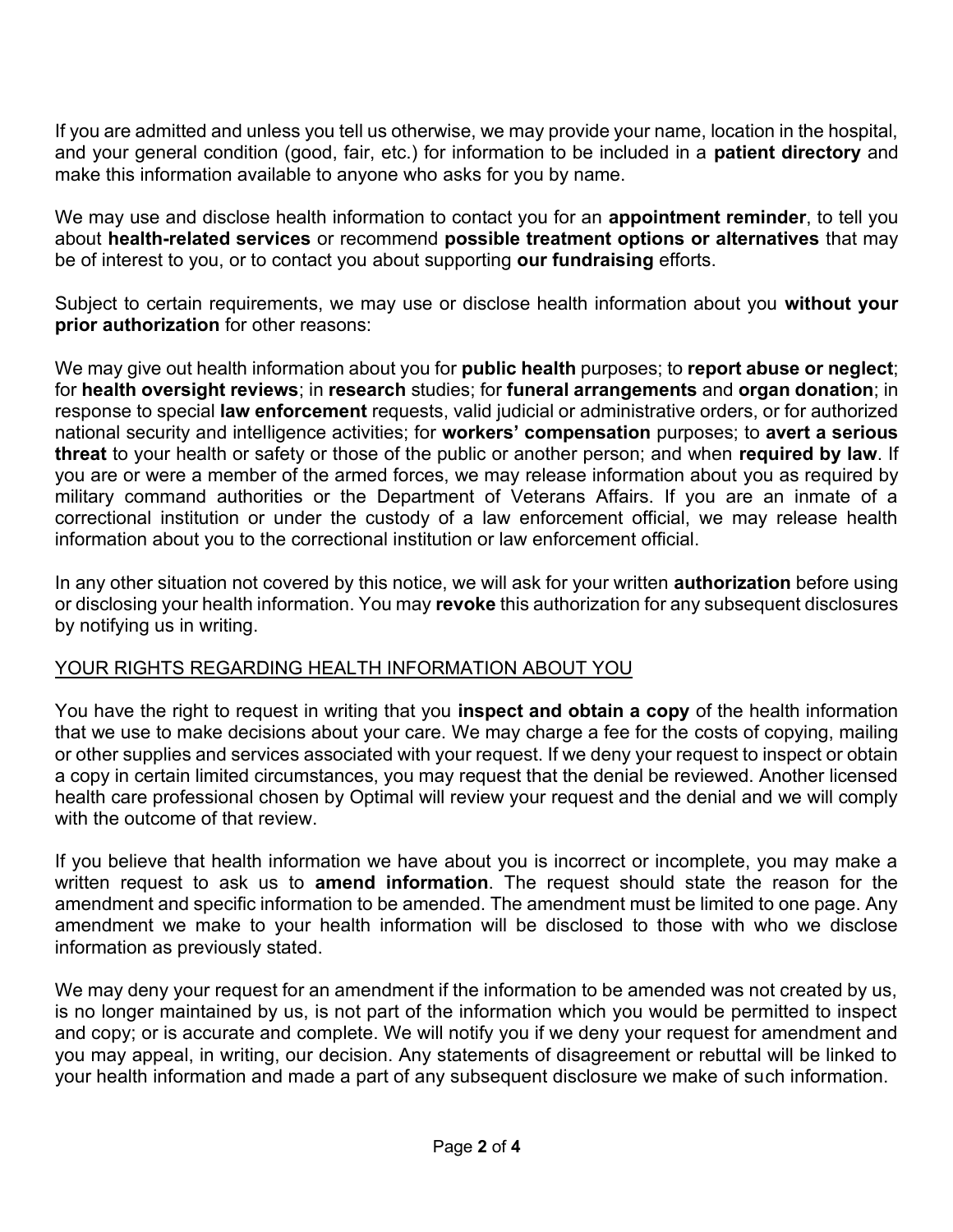You have the right to make a written request for a **list of disclosures** we have made of your health information, except for uses and disclosures for treatment, payment, and health care operations, as previously described, and those for which you have authorized disclosure. Your request must state a time period which may not be longer than six years and may not include dates prior to April 14, 2003. We will not charge you for the first list you request within a 12-month period, additional requests will be charged according to our cost for producing the list. We will notify you of the cost involved and you may choose to withdraw or modify your request at that time before any costs are incurred.

You have the right to **request a restriction** on the health information we use or disclose about you for treatment, payment, or health care operations. There may be risks associated with such restrictions and we may ask you to acknowledge these risks in writing for certain requests you may make. We are not required to agree to your request for restrictions if it is not feasible for us to ensure our compliance or believe it will negatively impact the care we may provide you. If we do agree, we will comply with your request unless the information is needed to provide you emergency treatment.

You have the right to request, in writing without requiring you to state a reason, that **confidential communications** with you be made in an alternative manner or location. We will accommodate all reasonable requests. Your request must specify how or where you wish to be contacted.

# WRITTEN REQUESTS

If you have any questions about this notice, please contact: Optimal Pain & Regenerative Medicine, at 800 W. Arbrook Blvd., Suite 120, Arlington, Texas, 76015, or call (817) 468-4343.

# COPIES OF NOTICE AND CHANGES

You have the right to obtain a paper copy of this notice at any time.

We reserve the right to change this notice, and to make the revised or changed notice effective for health information we already have about you as well as any information we receive in the future.

# COMPLAINTS

If you are concerned that your privacy rights may have been violated or you disagree with a decision we make about your health information, you may contact Optimal Pain & Regenerative Medicine at 800 W. Arbrook Blvd., Suite 120, Arlington, Texas, 76015, or call (817) 468-4343. You may also send a written complaint to the U.S. Department of Health and Human Services. We can provide you with the address.

# **Under no circumstances will we ever ask you to waive your rights under this notice or retaliate against you in any manner for filing a complaint.**

Please sign the attached acknowledgement that you have received our Notice of Privacy Practices, effective April 14, 2003.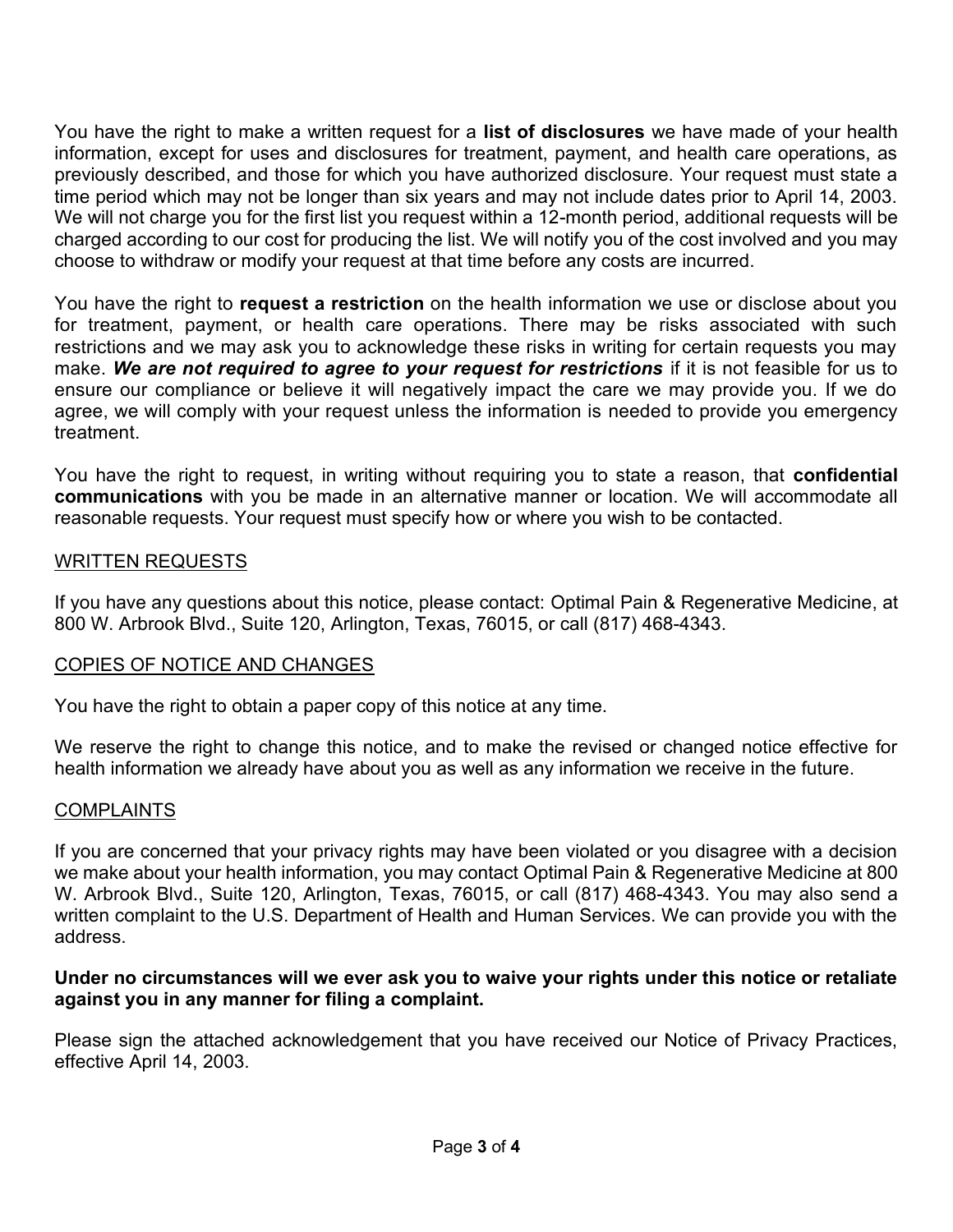

# **Acknowledgement of Receipt of Notice of Privacy Practices Optimal Pain & Regenerative Medicine**

I received a copy of the Notice of Privacy Practices from the above noted entity.

| Signature: | Date: |
|------------|-------|
|            |       |

Print Name:\_\_\_\_\_\_\_\_\_\_\_\_\_\_\_\_\_\_\_\_\_\_\_\_\_\_\_\_\_\_\_\_\_\_\_\_\_\_\_\_

Personal Representative: \_\_\_\_\_\_\_\_\_\_\_\_\_\_\_\_\_\_\_\_\_\_\_\_\_\_\_\_\_

If personal representative, please note relationship to patient:

#### **Prescription Pick-up Authorization**

If you would like to give consent for another individual to pick up your prescriptions or documentations, please provide that name below:

I give consent for my provider to discuss my medical care with the persons listed below.

|            | Relationship: ____________________                                   |
|------------|----------------------------------------------------------------------|
|            |                                                                      |
|            | (Authorized Representative must present valid photo ID upon pick up) |
|            | Relationship: ____________________                                   |
| Signature: |                                                                      |
|            | (Authorized Representative must present valid photo ID upon pick up) |
|            |                                                                      |
|            | FOR OFFICE USE ONLY                                                  |
|            |                                                                      |
| Date:      |                                                                      |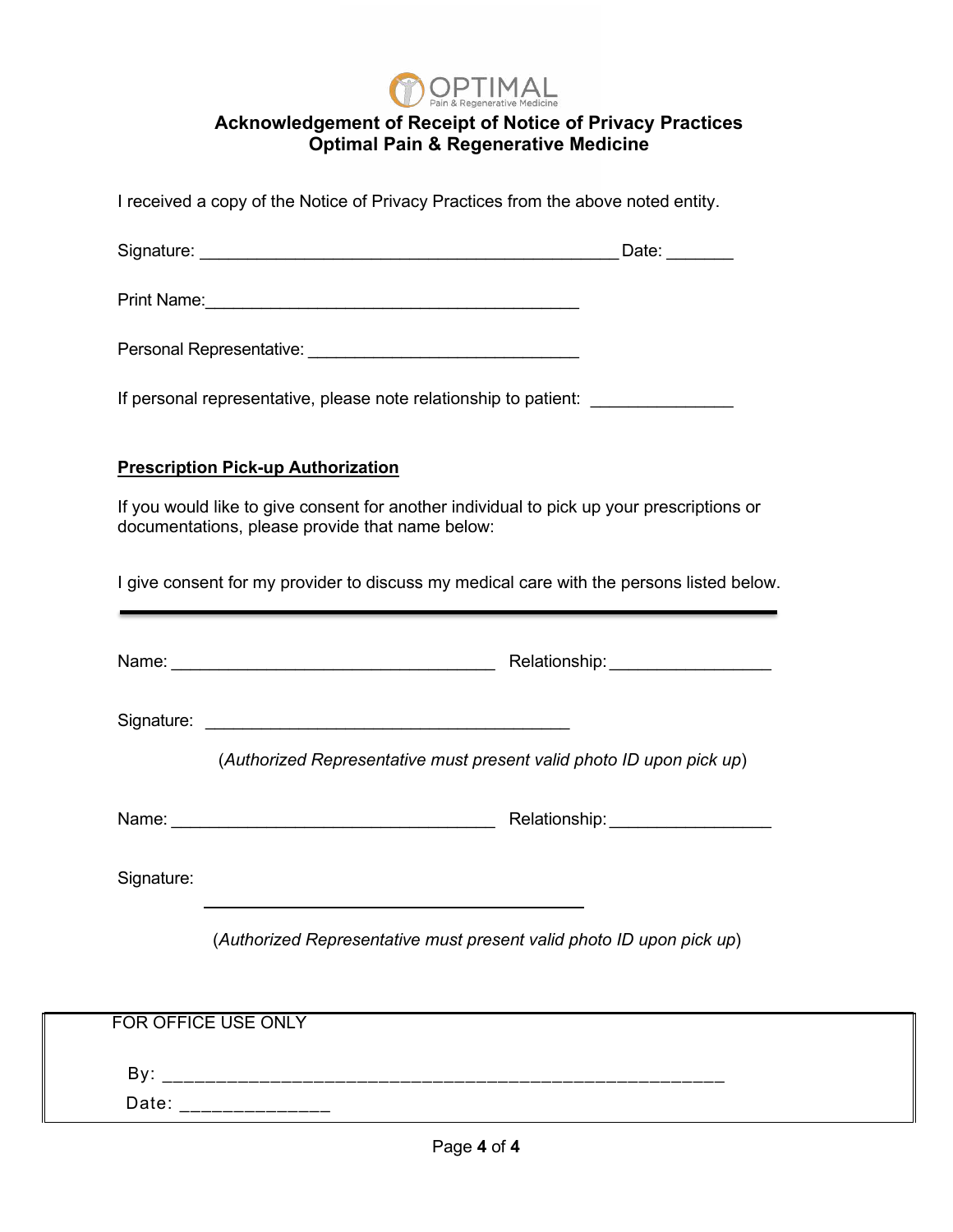

# **PATIENT RESPONSIBILITIES**

To better serve you and maintain a professional environment, Optimal Pain & Regenerative Medicine has established guidelines to outline patient responsibilities. The guidelines have been established so that our patients can fully benefit from treatment received in our clinic. Your responsibilities as a patient of our clinic are as follows:

- 1. Please arrive at least 15 minutes (30 minutes on your first visit) prior to your appointment time for clinic appointments in order to take care of any insurance issues or required paperwork. If you are 15 minutes or more late for your appointment time and/or your initial paperwork is not complete by your appointment time, your appointment will be rescheduled.
- 2. We require at least 24 hours' notice for cancellations/rescheduling of appointments. A missed clinic appointment or appointment for a scheduled procedure without calling to reschedule will be considered a "no show" for the appointment. "No shows" will be charged \$50.00 for missed clinic appointments or \$100.00 for a missed scheduled procedure. Patients who consistently fail to show up for their scheduled appointments without providing 24 hour advanced notice can be terminated from the program.
- 3. Prescriptions will only be filled during office hours by appointment only. No prescriptions will be filled after hours, on weekends, or holidays.
- 4. State law requires compliance and close monitoring for narcotic medications. If these are prescribed for you, you will be asked to sign a *Patient Responsibility Agreement for Controlled Substance Prescriptions*.
- 5. Payment is due at the time services are rendered to the patient. Failure to settle past due balances, pay at the time of service, etc., can result in the patient's termination from the treatment program.

Noncompliance with these guidelines will result in discharge from treatment at Optimal Pain & Regenerative Medicine. Your signature below constitutes acknowledgement and acceptance of the terms of these guidelines.

 $\_$  ,  $\_$  ,  $\_$  ,  $\_$  ,  $\_$  ,  $\_$  ,  $\_$  ,  $\_$  ,  $\_$  ,  $\_$  ,  $\_$  ,  $\_$  ,  $\_$  ,  $\_$  ,  $\_$  ,  $\_$  ,  $\_$  ,  $\_$  ,  $\_$  ,  $\_$ 

Signature of Patient **Date** 

Print Name

Witness Signature (office use only)

\_\_\_\_\_\_\_\_\_\_\_\_\_\_\_\_\_\_\_\_\_\_\_\_\_\_\_\_\_\_\_\_\_\_\_\_\_\_\_\_\_\_\_\_\_

\_\_\_\_\_\_\_\_\_\_\_\_\_\_\_\_\_\_\_\_\_\_\_\_\_\_\_\_\_\_\_\_\_\_\_\_\_\_\_\_\_\_\_\_\_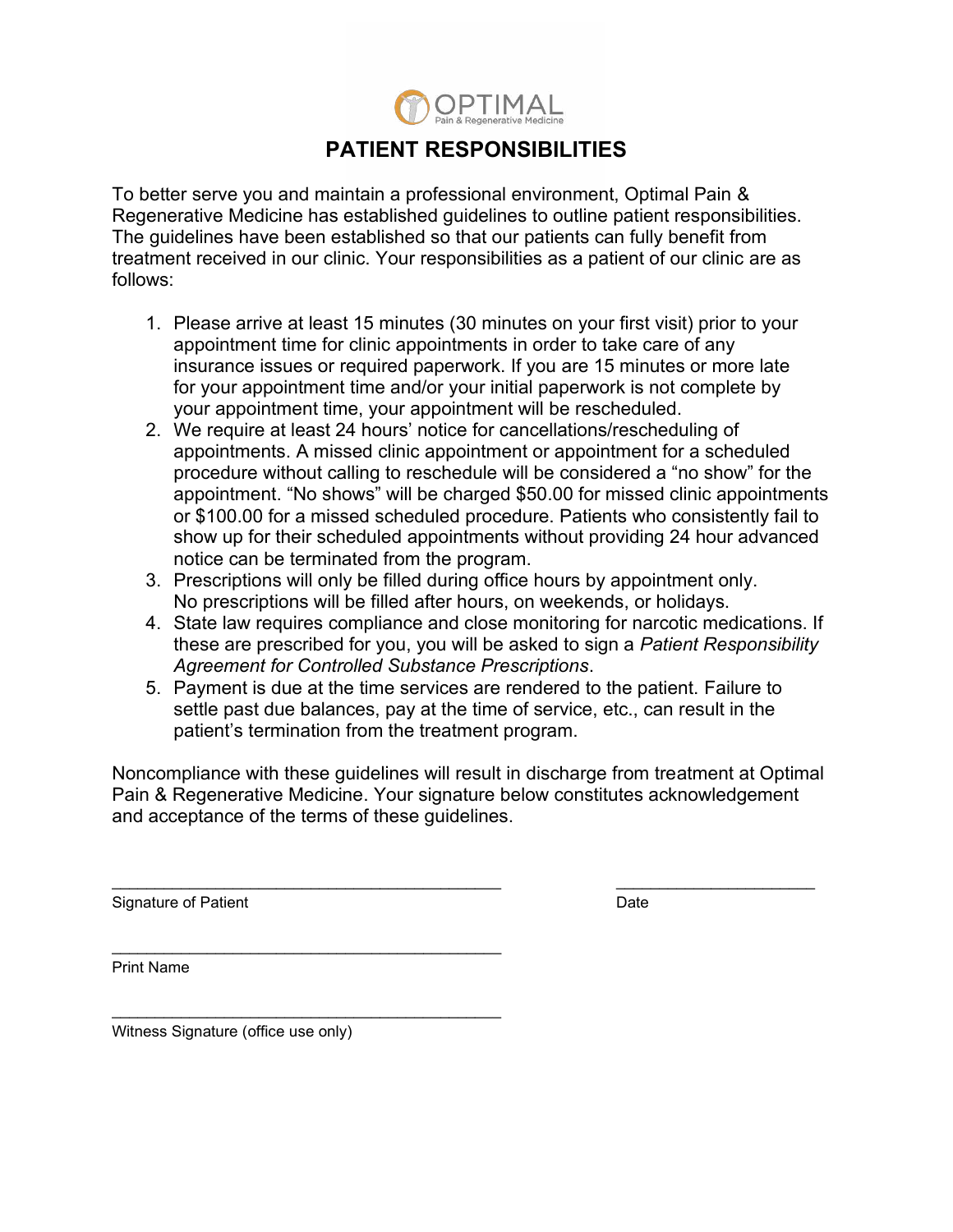

#### **Advanced Practice Nurse/Nurse Practitioner and Physician Assistant Consent**

Optimal Pain & Regenerative Medicine would like you to know that we employ Advanced Practice Nurses, also known as Nurse Practitioners, and Physician Assistants to assist us in a team approach to deliver our high quality of medical care.

An Advanced Practice Nurse (APN)/Nurse Practitioner (NP) and Physician Assistants (PA) are mid-level practitioners who have received advanced education and training in the provision of health care. Advanced Practice Nurses/Nurse Practitioners or Physician Assistants are not doctors. They can however, diagnose, treat, and monitor routine and complex pain disorders. If you are seen by an APN/NP or PA, your doctor will review your care with the APN/NP or PA as part of the care plan.

I have read the above and understand that in this practice a team approach is used, with my unique needs presented and discussed with one or more physicians in the development of my care plan. I also understand that typically one physician will direct my overall care, but that from time to time I may be seen by any or all the practitioners in this practice, including a APN/NP or PA.

I hereby consent to the services of an Advanced Practice Nurse/Nurse Practitioner or Physician Assistant for my healthcare needs.

I understand that I can refuse to see the APN/NP or PA and request to see a Physician. I understand that this may require my appointment to be rescheduled or require a longer wait time for an appointment.



*Please check this box to acknowledge that you have read and accept the above.* 

Signature Date **Date** 

Optimal Pain & Regenerative Medicine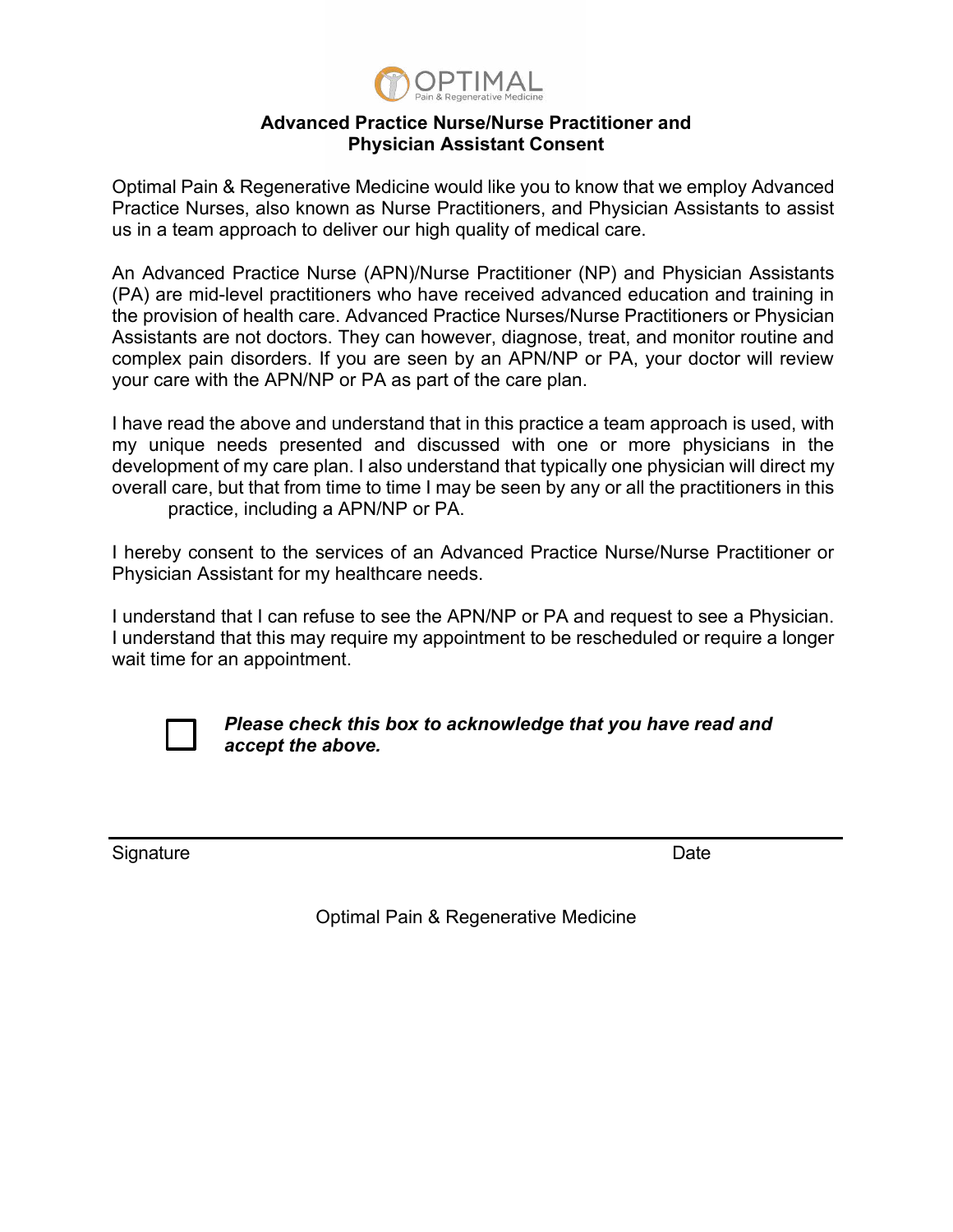

| Have you been to another pain clinic?<br>$\frac{N_0}{\gamma_{\text{es}}}$ |  |
|---------------------------------------------------------------------------|--|

**Please shade in your areas of pain in the diagrams below:** 



 $\overline{c}$ 3 5 6 7 8  $\mathbf{Q}$  $10$ 0 4 Moderate None Mild Severe

Please rate your pain on a scale of 0 to 10:

For **TODAY:** \_\_\_\_\_\_\_\_\_\_\_

At its most **SEVERE**: \_\_\_\_\_\_\_

**How do you describe your pain?** 

☐ Aching ☐ Numbness ☐ Stinging ☐ Superficial

- 
- 
- ☐ Electric-like ☐ Stabbing ☐ Cramping
- 
- ☐ Dull ☐ Shooting ☐ Tightness
	-
- 
- 

- **Which statement best describes your pain:**
- 
- 
- ☐ It occurs occasionally ☐ It occurs at evening
	-
- $□$  It is constant  $□$  It occurs suddenly  $□$  It occurs in the morning
- ☐ It is intermittent ☐ It occurs gradually ☐ It occurs in the daytime
	-
- ☐ It occurs rarely ☐ It wakes me from sleep
- 
- 
- ☐ Burning ☐ Sharp ☐ Throbbing ☐ Deep
-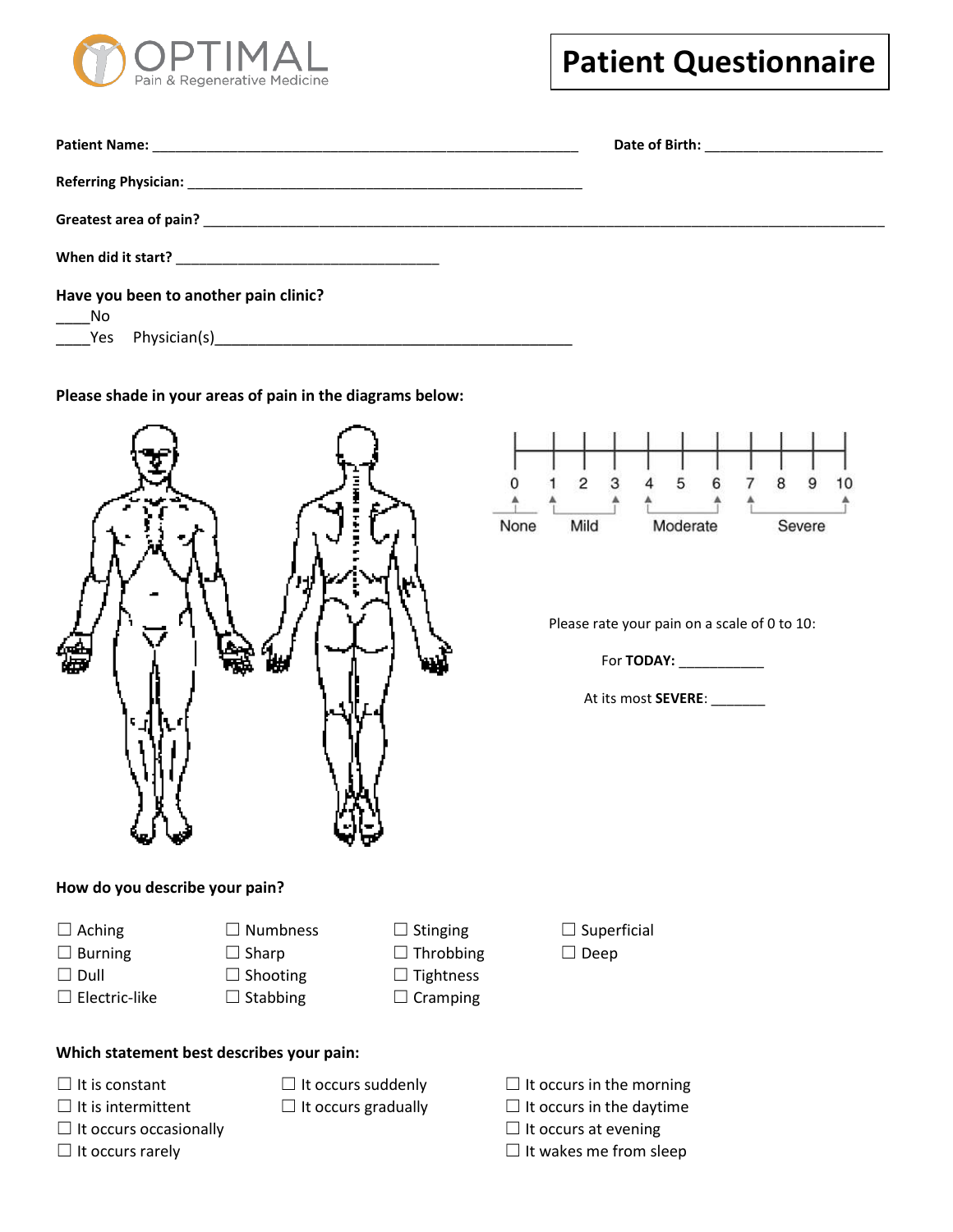

| Under what circumstances did your pain begin? |
|-----------------------------------------------|
|-----------------------------------------------|

| $\Box$ Unknown<br>$\Box$ Lifting                            |                           | $\Box$ Sports Injury                  | $\Box$ Surgical complication                                                                     |  |  |  |  |
|-------------------------------------------------------------|---------------------------|---------------------------------------|--------------------------------------------------------------------------------------------------|--|--|--|--|
| $\Box$ Gradual onset                                        | $\Box$ Over using         | $\Box$ Work Injury                    | $\Box$ Following surgery                                                                         |  |  |  |  |
| $\Box$ Abrupt onset                                         | $\Box$ During Exercise    | □ Motor Vehicle Accident              |                                                                                                  |  |  |  |  |
| $\Box$ After a fall                                         | $\Box$ After Exercise     | $\Box$ Assault                        |                                                                                                  |  |  |  |  |
| What makes your pain better?                                |                           |                                       |                                                                                                  |  |  |  |  |
| $\Box$ Nothing helps                                        | $\Box$ Standing           | $\Box$ leaning forward                | $\Box$ Prescription medication                                                                   |  |  |  |  |
| $\Box$ Heat                                                 | $\Box$ Lying down         | $\Box$ Stretching                     | $\Box$ Oral steroids                                                                             |  |  |  |  |
| $\Box$ Ice                                                  | $\Box$ Walking            | $\Box$ Physical therapy               | $\Box$ Steroid injections                                                                        |  |  |  |  |
| $\Box$ Rest                                                 | $\Box$ Position change    | $\Box$ Chiropractic care              | □ Anti-inflammatories/NSAID                                                                      |  |  |  |  |
| $\Box$ Sitting                                              | $\Box$ while being active |                                       | $\Box$ Over the counter medication $\Box$ Narcotic medication                                    |  |  |  |  |
| What makes your pain worse?                                 |                           |                                       |                                                                                                  |  |  |  |  |
| $\Box$ Nothing<br>$\Box$ Lifting                            |                           | $\Box$ Exercise                       | $\Box$ Cold Weather                                                                              |  |  |  |  |
| $\Box$ Sitting                                              | $\Box$ Twisting           | $\Box$ Flexion                        | $\Box$ Damp Weather                                                                              |  |  |  |  |
| $\Box$ Standing                                             | $\Box$ Movement           | $\Box$ Extension                      |                                                                                                  |  |  |  |  |
| $\Box$ Walking                                              | $\Box$ Pushing/Pulling    | $\Box$ Getting out of bed             |                                                                                                  |  |  |  |  |
| $\Box$ Gripping<br>$\Box$ Lying down                        |                           | $\Box$ Going from sitting to standing |                                                                                                  |  |  |  |  |
| Do you have any of these symptoms with your pain?           |                           |                                       |                                                                                                  |  |  |  |  |
| $\Box$ weakness                                             | $\Box$ Tingling           | $\Box$ Redness                        | $\Box$ bruising                                                                                  |  |  |  |  |
| $\Box$ numbness                                             | $\Box$ Swelling           | $\Box$ Warmth                         | $\Box$ Bowel or bladder changes                                                                  |  |  |  |  |
| Have you had any of the following treatments for your pain? |                           |                                       |                                                                                                  |  |  |  |  |
| $\Box$ Physical Therapy                                     |                           |                                       | $\Box$ Did not help $\Box$ Helped a little $\Box$ Helped significantly $\Box$ Helped temporarily |  |  |  |  |
| $\Box$ Chiropractic Therapy                                 |                           |                                       | $\Box$ Did not help $\Box$ Helped a little $\Box$ Helped significantly $\Box$ Helped temporarily |  |  |  |  |
| $\Box$ Epidural Steroid Injection                           |                           |                                       | $\Box$ Did not help $\Box$ Helped a little $\Box$ Helped significantly $\Box$ Helped temporarily |  |  |  |  |
| $\Box$ Facet Injection                                      |                           |                                       | $\Box$ Did not help $\Box$ Helped a little $\Box$ Helped significantly $\Box$ Helped temporarily |  |  |  |  |
| $\Box$ Facet Ablation                                       |                           |                                       | Did not help $\Box$ Helped a little $\Box$ Helped significantly $\Box$ Helped temporarily        |  |  |  |  |
| $\Box$ Sacroiliac Joint Injection                           |                           |                                       | $\Box$ Did not help $\Box$ Helped a little $\Box$ Helped significantly $\Box$ Helped temporarily |  |  |  |  |
| $\Box$ Steroid Injection                                    |                           |                                       | $\Box$ Did not help $\Box$ Helped a little $\Box$ Helped significantly $\Box$ Helped temporarily |  |  |  |  |
| $\Box$ Synvisc/Euflexxa/Hyalgan                             |                           |                                       | $\Box$ Did not help $\Box$ Helped a little $\Box$ Helped significantly $\Box$ Helped temporarily |  |  |  |  |
| Other_                                                      |                           |                                       | $\Box$ Did not help $\Box$ Helped a little $\Box$ Helped significantly $\Box$ Helped temporarily |  |  |  |  |
|                                                             |                           |                                       |                                                                                                  |  |  |  |  |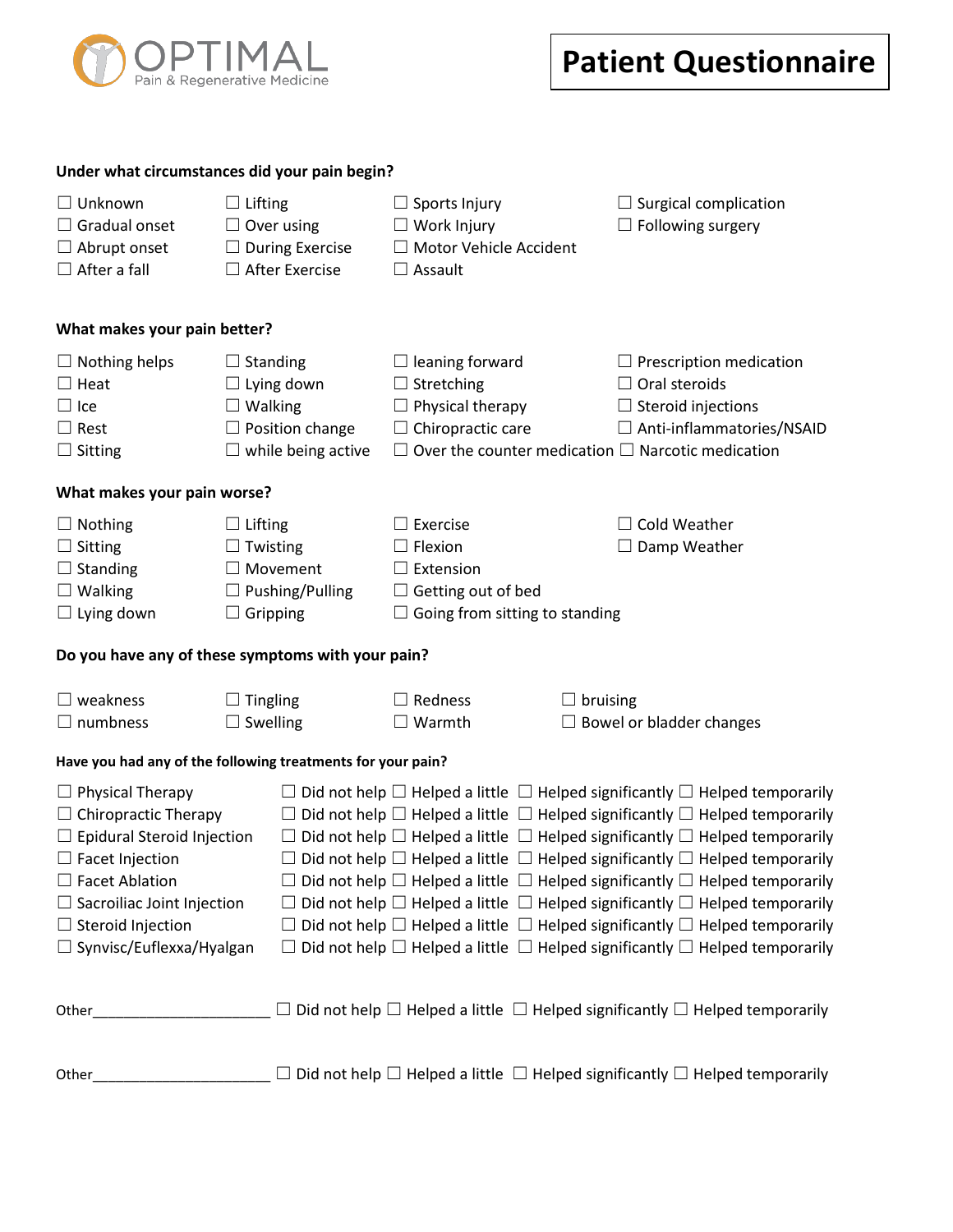

#### **Do you currently have any of the following symptoms?**

| Constitutional:        | $\Box$ Fever $\Box$ Night sweats $\Box$ significant weight gain $\Box$ significant weight loss $\Box$ Chills |
|------------------------|--------------------------------------------------------------------------------------------------------------|
| Eyes:                  | $\Box$ Abrupt vision change $\Box$ Eye irritation $\Box$ Eye discharge                                       |
| Ears/Nose/Mouth:       | $\Box$ Ear pain $\Box$ Frequent nosebleeds $\Box$ Sore throat $\Box$ Mouth ulcers                            |
| Cardiovascular:        | $\Box$ Chest pain $\Box$ Arm pain on exertion $\Box$ Shortness of breath when walking $\Box$ Heart murmur    |
|                        | $\Box$ Ankle swelling                                                                                        |
| Respiratory:           | $\Box$ Cough $\Box$ Shortness of breath                                                                      |
| Gastrointestinal:      | $\Box$ Nausea $\Box$ Vomiting $\Box$ Constipation $\Box$ Diarrhea $\Box$ Dyspepsia (heartburn)               |
| Genitourinary:         | $\Box$ Incontinence $\Box$ Difficulty urinating $\Box$ Increased frequency $\Box$ Blood in urine             |
| Skin:                  | $\Box$ Yellowing of skin $\Box$ Rashes $\Box$ Non healing areas $\Box$ Changes in hair/nails                 |
| Neurologic:            | $\Box$ Seizures $\Box$ Dizziness $\Box$ Tremor                                                               |
| Psychiatric:           | $\Box$ Depression $\Box$ Hallucinations $\Box$ Suicidal thoughts $\Box$ Memory loss                          |
| Endocrine:             | $\Box$ Fatigue $\Box$ Increased thirst $\Box$ Abnormal hair loss                                             |
| Hematologic/Lymphatic: | $\Box$ Swollen glands $\Box$ Bruising $\Box$ Excessive bleeding                                              |
| Allergy/Immunologic:   | $\Box$ Hives $\Box$ Itching $\Box$ Frequent colds/flu                                                        |

**\_\_\_\_\_\_\_\_\_\_\_\_\_\_\_\_\_\_\_\_\_\_\_\_\_\_\_\_\_\_\_\_\_\_\_\_\_\_\_\_\_\_\_\_\_\_\_\_\_\_\_ \_\_\_\_\_\_\_\_\_\_\_\_\_\_\_\_\_\_\_\_\_\_\_\_\_\_\_\_\_\_\_\_\_\_\_\_\_\_\_\_\_\_\_\_\_\_\_\_\_\_\_\_\_**

**\_\_\_\_\_\_\_\_\_\_\_\_\_\_\_\_\_\_\_\_\_\_\_\_\_\_\_\_\_\_\_\_\_\_\_\_\_\_\_\_\_\_\_\_\_\_\_\_\_\_\_ \_\_\_\_\_\_\_\_\_\_\_\_\_\_\_\_\_\_\_\_\_\_\_\_\_\_\_\_\_\_\_\_\_\_\_\_\_\_\_\_\_\_\_\_\_\_\_\_\_\_\_\_\_**

**\_\_\_\_\_\_\_\_\_\_\_\_\_\_\_\_\_\_\_\_\_\_\_\_\_\_\_\_\_\_\_\_\_\_\_\_\_\_\_\_\_\_\_\_\_\_\_\_\_\_\_ \_\_\_\_\_\_\_\_\_\_\_\_\_\_\_\_\_\_\_\_\_\_\_\_\_\_\_\_\_\_\_\_\_\_\_\_\_\_\_\_\_\_\_\_\_\_\_\_\_\_\_\_\_**

**\_\_\_\_\_\_\_\_\_\_\_\_\_\_\_\_\_\_\_\_\_\_\_\_\_\_\_\_\_\_\_\_\_\_\_\_\_\_\_\_\_\_\_\_\_\_\_\_\_\_\_ \_\_\_\_\_\_\_\_\_\_\_\_\_\_\_\_\_\_\_\_\_\_\_\_\_\_\_\_\_\_\_\_\_\_\_\_\_\_\_\_\_\_\_\_\_\_\_\_\_\_\_\_\_** 

**\_\_\_\_\_\_\_\_\_\_\_\_\_\_\_\_\_\_\_\_\_\_\_\_\_\_\_\_\_\_\_\_\_\_\_\_\_\_\_\_\_\_\_\_\_\_\_\_\_\_\_ \_\_\_\_\_\_\_\_\_\_\_\_\_\_\_\_\_\_\_\_\_\_\_\_\_\_\_\_\_\_\_\_\_\_\_\_\_\_\_\_\_\_\_\_\_\_\_\_\_\_\_\_\_** 

**\_\_\_\_\_\_\_\_\_\_\_\_\_\_\_\_\_\_\_\_\_\_\_\_\_\_\_\_\_\_\_\_\_\_\_\_\_\_\_\_\_\_\_\_\_\_\_\_\_\_\_ \_\_\_\_\_\_\_\_\_\_\_\_\_\_\_\_\_\_\_\_\_\_\_\_\_\_\_\_\_\_\_\_\_\_\_\_\_\_\_\_\_\_\_\_\_\_\_\_\_\_\_\_\_** 

**\_\_\_\_\_\_\_\_\_\_\_\_\_\_\_\_\_\_\_\_\_\_\_\_\_\_\_\_\_\_\_\_\_\_\_\_\_\_\_\_\_\_\_\_\_\_\_\_\_\_\_ \_\_\_\_\_\_\_\_\_\_\_\_\_\_\_\_\_\_\_\_\_\_\_\_\_\_\_\_\_\_\_\_\_\_\_\_\_\_\_\_\_\_\_\_\_\_\_\_\_\_\_\_\_** 

**\_\_\_\_\_\_\_\_\_\_\_\_\_\_\_\_\_\_\_\_\_\_\_\_\_\_\_\_\_\_\_\_\_\_\_\_\_\_\_\_\_\_\_\_\_\_\_\_\_\_\_ \_\_\_\_\_\_\_\_\_\_\_\_\_\_\_\_\_\_\_\_\_\_\_\_\_\_\_\_\_\_\_\_\_\_\_\_\_\_\_\_\_\_\_\_\_\_\_\_\_\_\_\_\_**

#### **Please list ALL medical illnesses that you may have:**

#### **Please list ALL surgeries you have undergone:**

#### **Family History:**

| <b>Family Member</b> | Please list their major health problems |
|----------------------|-----------------------------------------|
| Mother               |                                         |
| Father               |                                         |
| <b>Brothers</b>      |                                         |
| <b>Sisters</b>       |                                         |
| Children             |                                         |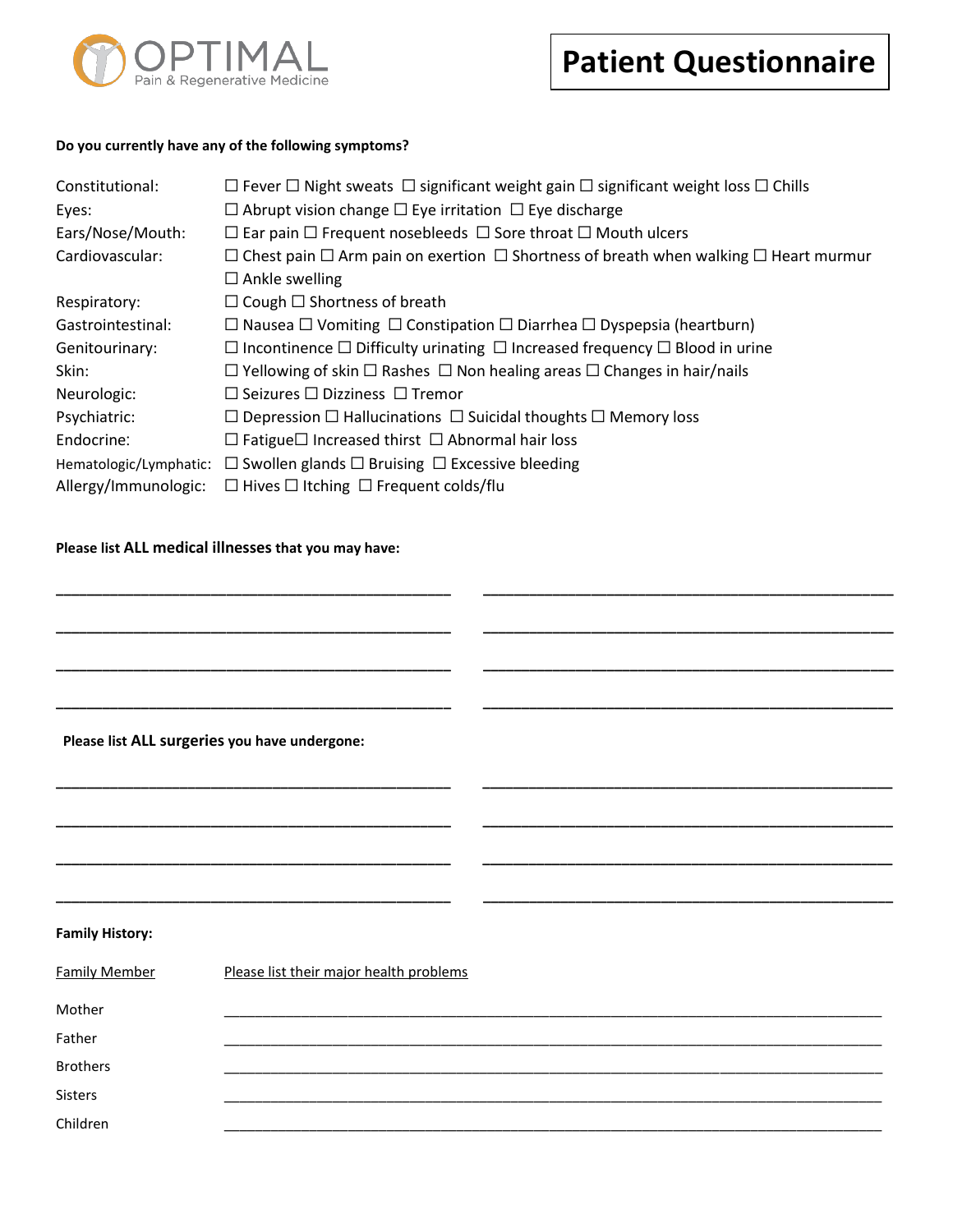

#### **Personal History:**

| Marital Status: $\Box$ Married<br>$\Box$ Single $\Box$ Divorced                                                                                                                                                                | $\Box$ Widowed |                      |                      |
|--------------------------------------------------------------------------------------------------------------------------------------------------------------------------------------------------------------------------------|----------------|----------------------|----------------------|
| Occupation: The contract of the contract of the contract of the contract of the contract of the contract of the contract of the contract of the contract of the contract of the contract of the contract of the contract of th |                |                      |                      |
| $\square$ Yes<br>$\square$ No<br>Are you receiving disability?                                                                                                                                                                 |                |                      |                      |
| Do you live: $\Box$ Independently $\Box$ Require home assistance $\Box$ Assisted facility                                                                                                                                      |                |                      |                      |
| $\Box$ Yes<br>Do you smoke?<br>$\square$ No                                                                                                                                                                                    |                |                      |                      |
| $\square$ No<br>Do you drink alcohol? $\Box$ Yes                                                                                                                                                                               |                |                      |                      |
| Do you use illegal drugs? $\Box$ Yes<br>$\Box$ No                                                                                                                                                                              |                |                      |                      |
| Have you had a history of: $\Box$ Alcoholism<br>$\Box$ Drug Addiction                                                                                                                                                          |                |                      |                      |
| Allergies to medications: Manual Allergies to medications:                                                                                                                                                                     |                |                      |                      |
| Please list any medications you have tried for your pain:                                                                                                                                                                      |                |                      |                      |
| Medication                                                                                                                                                                                                                     | Did it help?   |                      | Side Effects?        |
|                                                                                                                                                                                                                                | $\Box$ Yes     | $\square$ No         |                      |
|                                                                                                                                                                                                                                | $\sqcup$ Yes   | $\Box_{\mathsf{No}}$ |                      |
| <u> 1980 - Johann John Stone, meil er fram der format for de format for de format for de format for de format for</u>                                                                                                          | $\Box$ Yes     | $\Box_{\mathsf{No}}$ |                      |
|                                                                                                                                                                                                                                | $\Box$ Yes     | $\square$ No         |                      |
|                                                                                                                                                                                                                                | $\Box$ Yes     | $\square$ No         |                      |
| <u> 1980 - Johann John Stone, market fan it ferstjer fan it ferstjer fan it ferstjer fan it ferstjer fan it fers</u>                                                                                                           | $\Box$ Yes     | $\square$ No         |                      |
| <u> 1989 - Johann Barnett, fransk politiker (d. 1989)</u>                                                                                                                                                                      | $\Box$ Yes     | $\square$ No         |                      |
|                                                                                                                                                                                                                                | $\Box$ Yes     | $\square$ No         |                      |
| Please list or attach a copy of all medications you are taking now:                                                                                                                                                            |                |                      |                      |
| Medication<br>Dose                                                                                                                                                                                                             |                |                      | How many times a day |
|                                                                                                                                                                                                                                |                |                      |                      |
|                                                                                                                                                                                                                                |                |                      |                      |
|                                                                                                                                                                                                                                |                |                      |                      |
|                                                                                                                                                                                                                                |                |                      |                      |
|                                                                                                                                                                                                                                |                |                      |                      |
|                                                                                                                                                                                                                                |                |                      |                      |
|                                                                                                                                                                                                                                |                |                      |                      |
|                                                                                                                                                                                                                                |                |                      |                      |
|                                                                                                                                                                                                                                |                |                      |                      |
|                                                                                                                                                                                                                                |                |                      |                      |
|                                                                                                                                                                                                                                |                |                      |                      |